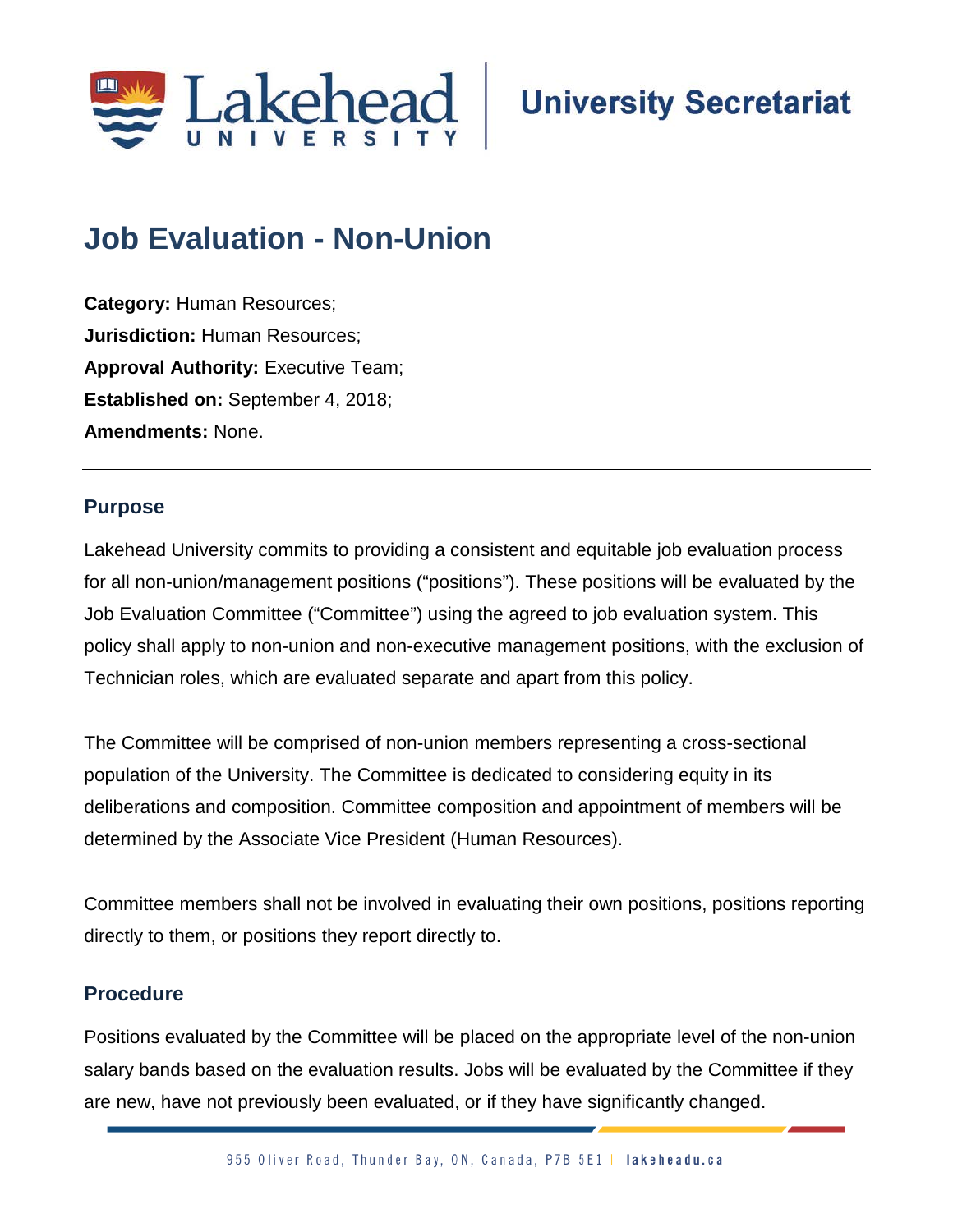**Changed Jobs**: Job evaluations will be reviewed by the Committee only if there have been significant changes to the content and/or structure of the position.

**New Jobs**: Positions not previously evaluated through the current job evaluation system shall be evaluated upon submission from the supervisor, or at the time it becomes vacant. New positions shall be evaluated through the following process:

- 1. Approval process completed regarding new position as per policy: Recruitment, Selection, Hiring (Non-Academic)
- 2. Job fact sheet completed by supervisor
- 3. Job evaluation completed based on the job fact sheet
- 4. Proposed salary and benefits communicated by Human Resources
- 5. Recruitment Process commences

**Appeal Process**: Should the supervisor and employee disagree with Committee's evaluation, the supervisor can submit a written request for appeal to Human Resources within thirty (30) calendar days from receipt of the evaluation results. Upon receipt of the written request, a review meeting of a job rating shall be conducted in a timely manner. The Associate Vice President (Human Resources), in consultation with the supervisor, will determine if the threshold requirement for re-evaluation has been demonstrated.

## **Review**

This policy shall be reviewed every three years by the Associate Vice-President (Human Resources).

**Review Period:** 3 years; **Date for Next Review:** 2020-2021; **Related Policies and Procedures:** To be determined; **Policy Superseded by this Policy:** None.

The University Secretariat manages the development of policies through an impartial, fair governance process, and in accordance with the Policy Governance Framework. Please